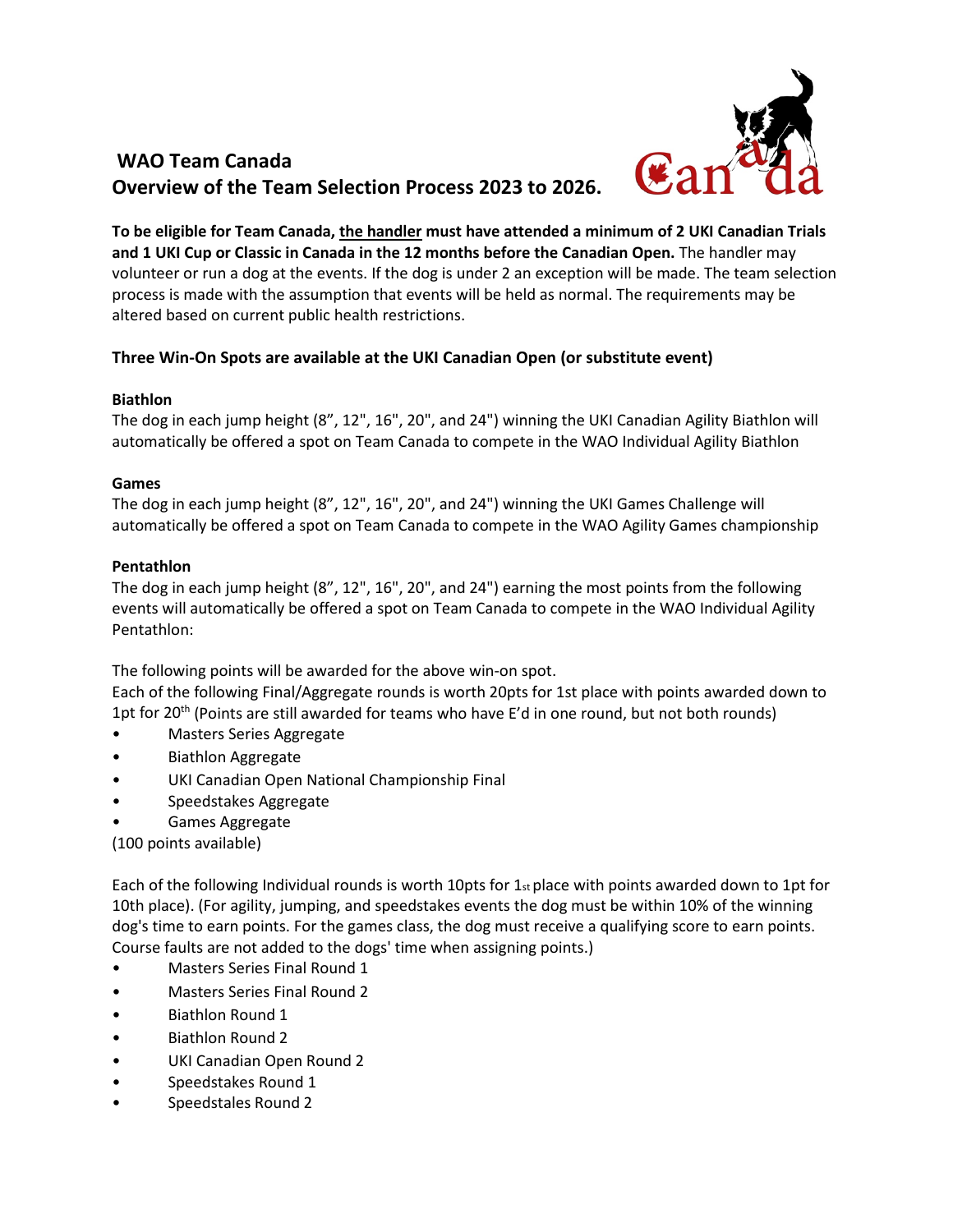- Snooker
- Gamble
- (90 points available)

(Maximum points available for the Pentathlon win on spot is 190 points)

## **Further selections**

Team Canada will therefore have 3 dogs per height qualifying from the Canadian Open. The management team will then decide:

- 1. If additional individual events should be given to the 3 win-on dogs
- 2. If additional individual events should be given to any previous year's medallists
- 3. If more dogs should be selected for individual events
- 4. If any dogs should be selected for team events
- 5. To nominate traveling and non-traveling alternatives.

The following will serve as a guideline but may be altered by management in any given year

The next pentathlon spot will be offered to the runner-up of the Win-on Spot. Team runs will be selected from the top two pentathlon dogs, but may be adjusted based on how many events a dog is entered in, how dogs are running in team practice, and during the event.

For the Games and Agility Biathlons, the additional spots will be offered to dogs that earn the most points from the following events:

Each of the following Final/Aggregate rounds is worth 20pts for 1st place, decreasing by two points per placement, with points awarded down to 2pt for 10th (Points are still awarded for teams who have E'd in one round, but not both rounds).

- Masters Series Aggregate
- Biathlon Aggregate
- UKI Canadian Open National Championship Final
- Speedstakes Aggregate
- Games Aggregate

(100 points available)

Each of the following Individual rounds is worth 10pts for  $1_{st}$  place, decreasing by 2 points per placement, with points awarded down to 2pt for 5th place). (For agility, jumping, and speedstakes events the dog must be within 10% of the winning dogs time to earn points. For the games class, the dog must receive a qualifying score to earn points. Course faults are not added to the dogs' time when assigning points.)

- Masters Series Final Round 1
- Masters Series Final Round 2
- Biathlon Round 1
- Biathlon Round 2
- UKI Canadian Open Round 2
- Speedstakes Round 1